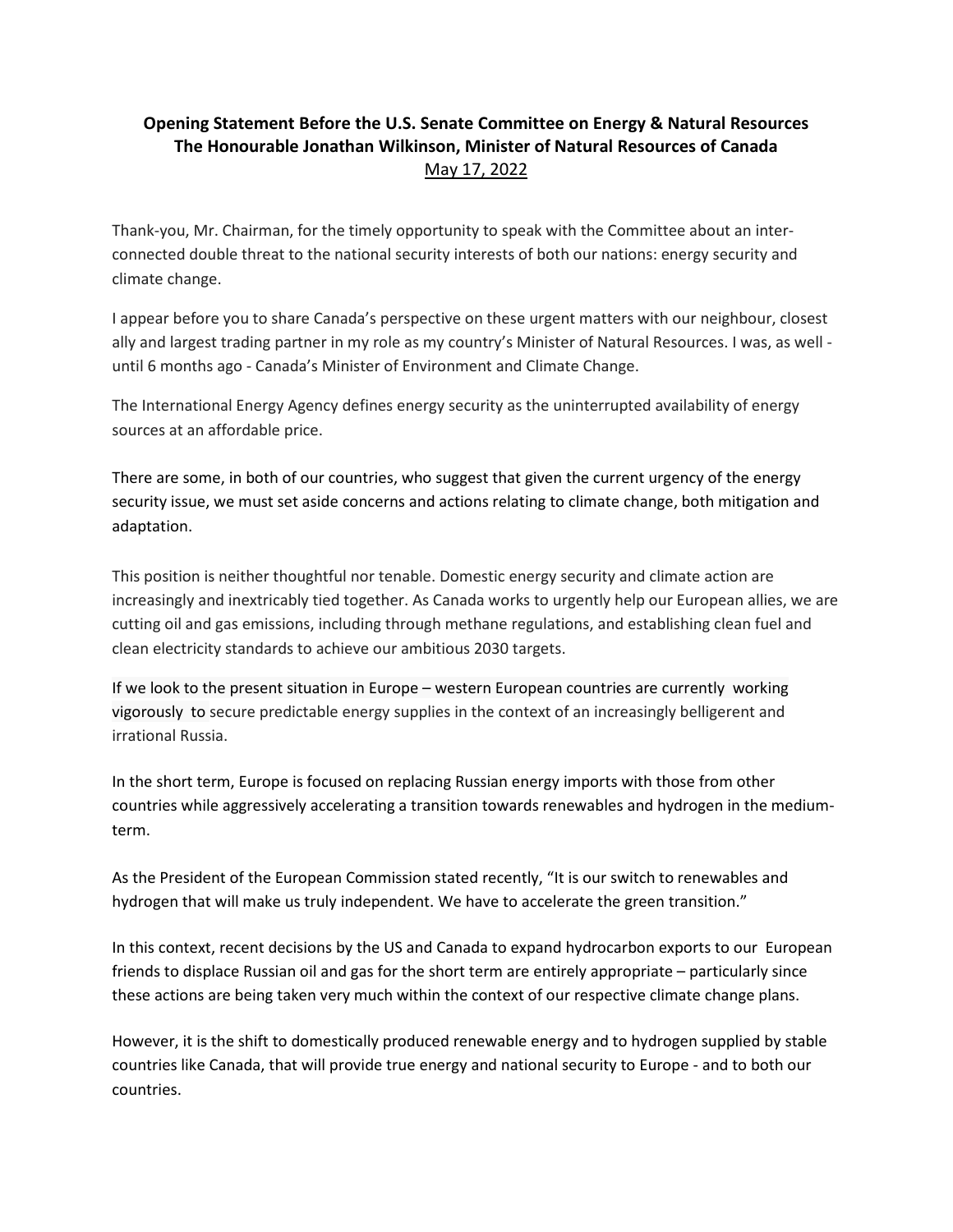A clean energy transition will deliver energy security and a sustainable future… enabling democratic countries to wean themselves from petro-dictators who weaponize energy... it will strengthen economies and create jobs… and it will respond to the urgent "code-red for humanity" - which is how the Intergovernmental Panel on Climate Change characterizes the climate crisis confronting us.

Given the challenging nature of current geopolitics, the need to be focused on energy security has never been greater – security that can be driven through Canada-US energy collaboration and through joint action on climate change.

Let us commit our two countries to the further development of a North American energy powerhouse – one that will facilitate energy security while helping to advance our shared journey down a path to net zero.

Canada and the US already have deeply interconnected energy systems – in fact, 60% of US oil imports, 93% of American electricity imports, and 98% of natural gas imports come from Canada. Fully thirtyseven transmission lines now cross our countries borders.

Going forward, there will be a continuing relationship between our countries in the area of oil and gas. Even in the IEA's net zero scenario, there will be a need beyond 2050 for approximately 1/4 of current oil production and 1/2 of current gas production for use in non-combustion applications, such as petrochemicals, lubricants, solvents and waxes. And clearly countries that focus on producing hydrocarbons with ultra low production emissions are likely to be the last producers standing.

In the context of the low-carbon energy transition, the opportunities for Canada-US collaboration and mutual benefit are enormous:

- Critical minerals all the way from mines to processing to manufacturing to recycling
- Hydrogen to fuel our trucks, planes, trains, and perhaps eventually our homes
- The transmission of clean electricity from Canada to the US
- Production of renewables energy and transmission of clean electricity across our borders
- Nuclear technology including small modular reactors
- Low-carbon building materials and green building retrofits
- Carbon removal technologies
- And in the research, development and scaling of a wide range of clean technologies.

As we partner in these areas, we need to be clear-eyed, ensuring that, in moving away from dependence on autocratic hydrocarbon producing countries, we do not inadvertently end up with similar dependence on other autocratic countries in areas such as critical minerals. This highlights the importance of cross-border energy infrastructure such as Line 5.

I was in Washington last week to advance exactly these conversations – because they are critical to the future of both of our economies and our planet.